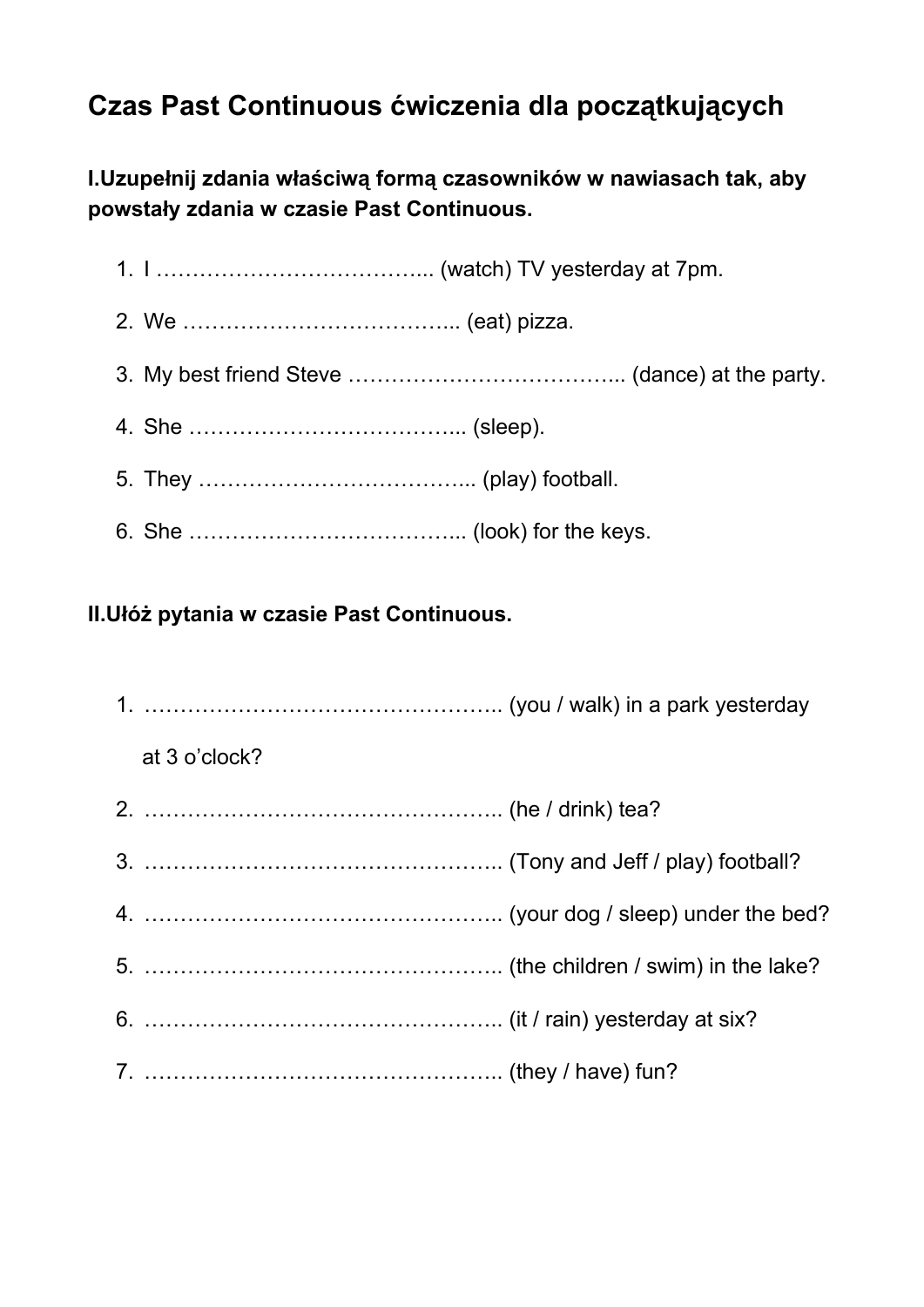## **III. Uzupełnij zdania formami przeczącymi. Czasowniki są takie same w każdej parze zdań.**

| waiting for Oscar. |
|--------------------|
|                    |
| in the park.       |
|                    |
|                    |
| basket.            |
|                    |
| about our holiday. |
|                    |
| fat woman.         |

## **IV. Udziel krótkich odpowiedzi twierdzących i przeczących na podane pytania.**

1. Were they watching TV?

…………………………………………………… ………………………………………..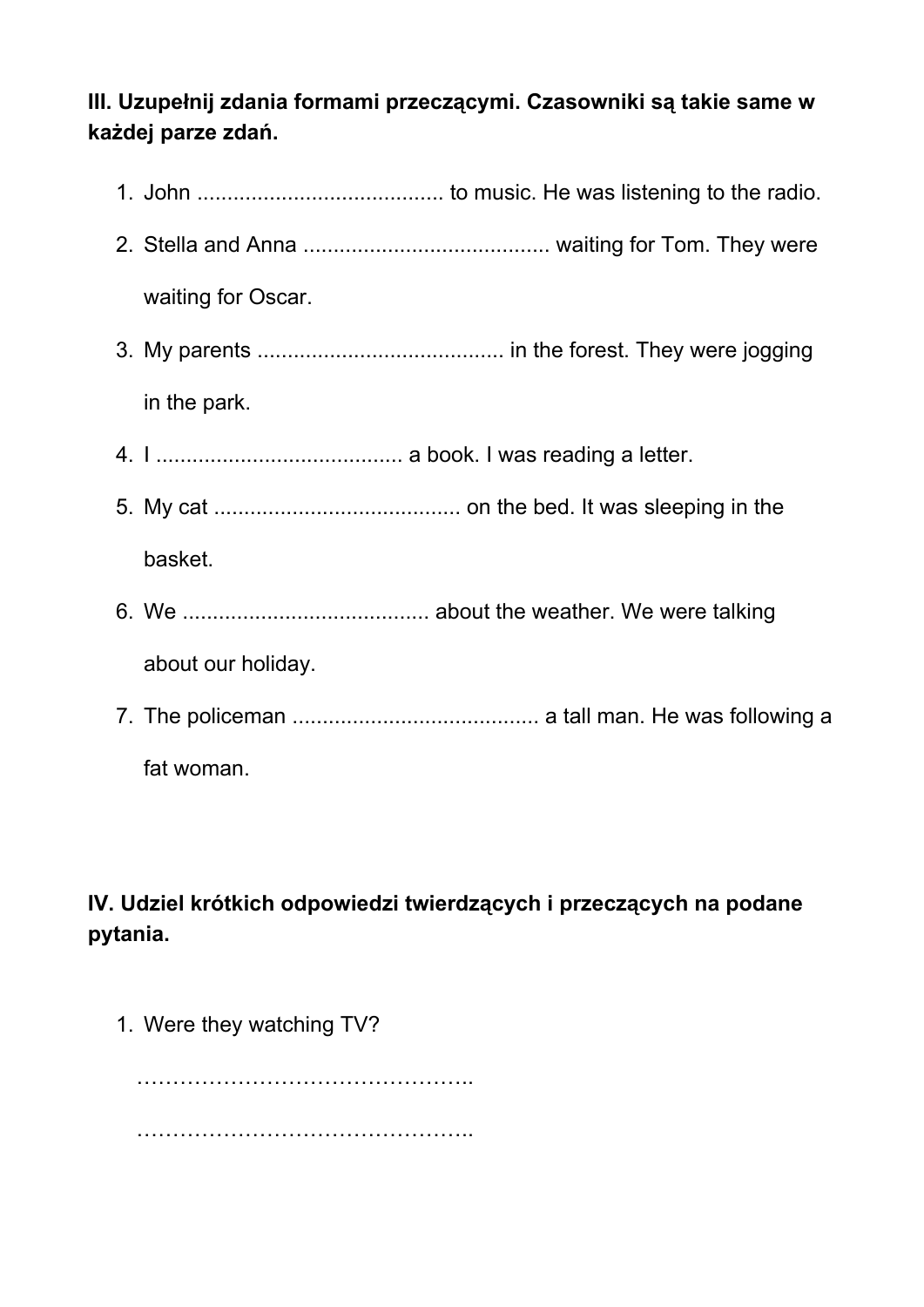2. Was he driving a car? ……………………………………….. ……………………………………….. 3. Was Tom reading a book? ……………………………………….. …………………………………………………… 4. Were your cousins eating pizza? ……………………………………….. …………………………………………………… 5. Was it raining? ……………………………………………………

……………………………………………………